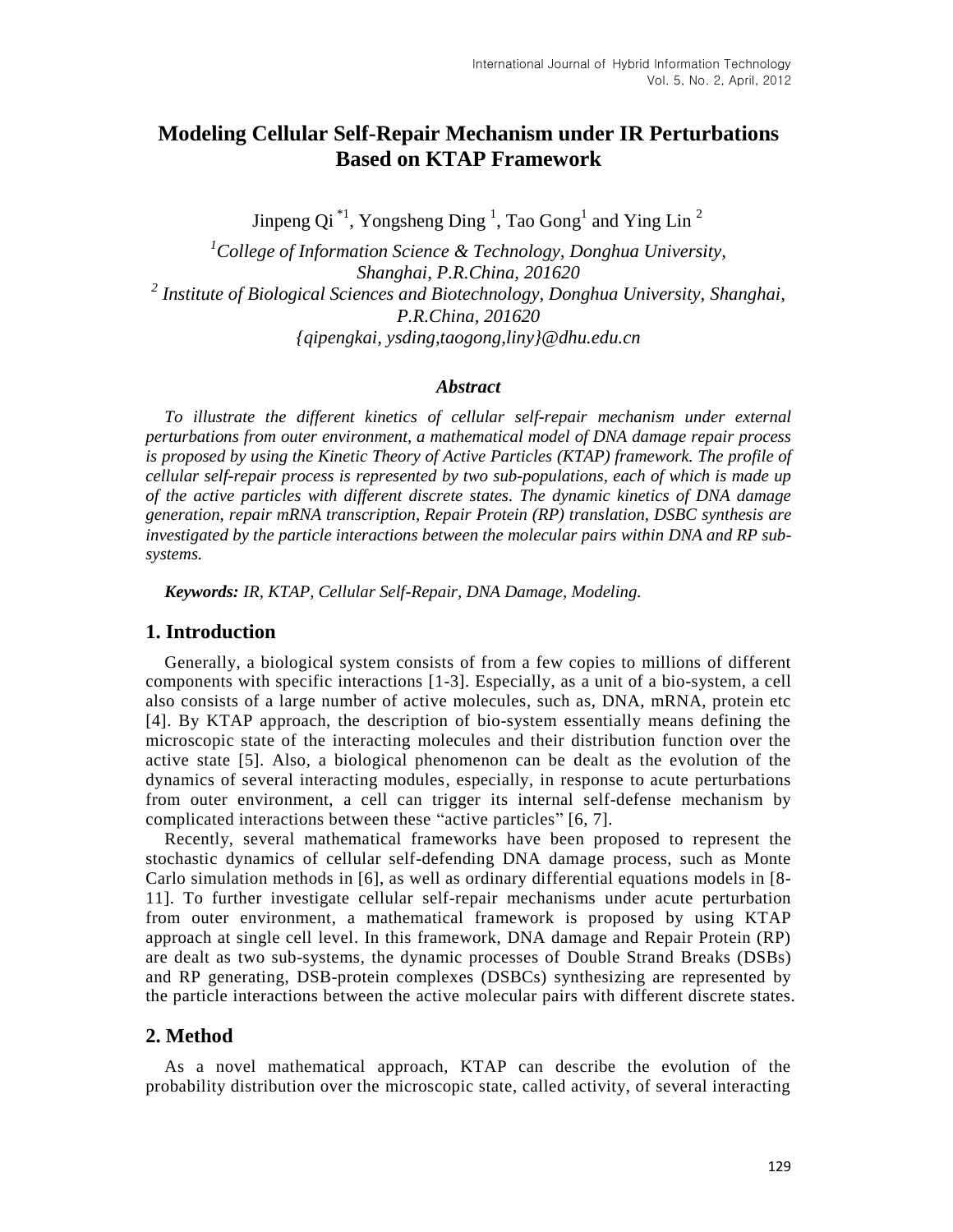entities called active particles [1]. Also, KTAP is one of the suitable methods of applied to open systems subject to external actions [2, 3], and the introduction of expression taking into account the external interactions is necessary for derivation of a general mathematical framework of an open system, and suitable for modeling open systems of active particles including the ability to generate new particles in a population [3].

Under acute IR, DNA in a normal cell is broken down, and DSBs occur subsequently. Normally, a cell can trigger its internal self-repair mechanisms to fix genome damage triggered by acute perturbations from outside. RP, a kind of repair enzyme, can bind into the nascent DNA ends and synthesize DSBCs further [12, 13]. As a main signal source of transferring genome stress, DSBC can relay DNA damage to downstream P53 genes and their regulation pathways [14]. By the approach of KTAP, our model focuses on trying to illustrate the cellular self-repair mechanism in response to acute IR perturbation circumstances. Fig 1 is the profile of cellular self-repair mechanisms, it is composed of two populations, DNA damage and repair enzyme, each of which is composed of active particles with different microscopic active states.



**Figure 1. The profile of cellular self-repair mechanisms under IR perturbation.** It is composed of two sub-populations, each of which includes active particles with different discrete states. As acute IR is applied into a cell, the resulting DSB occur stochastically, repair mRNA is generated after repair gene interacting with DSB, and repair protein is generated after repair mRNA interacting with DSB. As RP is available, DSBC will be synthesized after RP combing with DSB, which can relay damage signal to downstream genes and their regulation pathways.

As acute IR is applied into a cell, DNA is broken down stochastically, and the resulting DSB occur [14]. As a result of the particle interactions between the molecular pairs of repair gene and DSB, repair mRNA transcription is prompted, and RP translation is accelerated due to the particle interactions between repair mRNA and DSB. Suppose RP is available around damage sites, DSBC can be synthesized after DSB combining with RP. With the cellular self-repair mechanism, most of the DSBs can be correctly fixed, and the correct repair part of DSBCs (rDSBCs) can further transfer the damage signal into downstream gene and their regulation pathways [13, 14]. Whereas, a little part of DSB cannot be repaired correctly, both of disrepair part of DSBCs (mDSBCs) and intact DSBs will be accumulated as a part of cellular toxins, which can seriously weaken cellular viability and self-defense capability, even lead to abnormal and cancerous finally [7-11, 15].

# **3. Result**

To represent the framework of the cellular self-repair mechanism based on KTAP, we denote two populations, DNA damage and repair enzyme, by two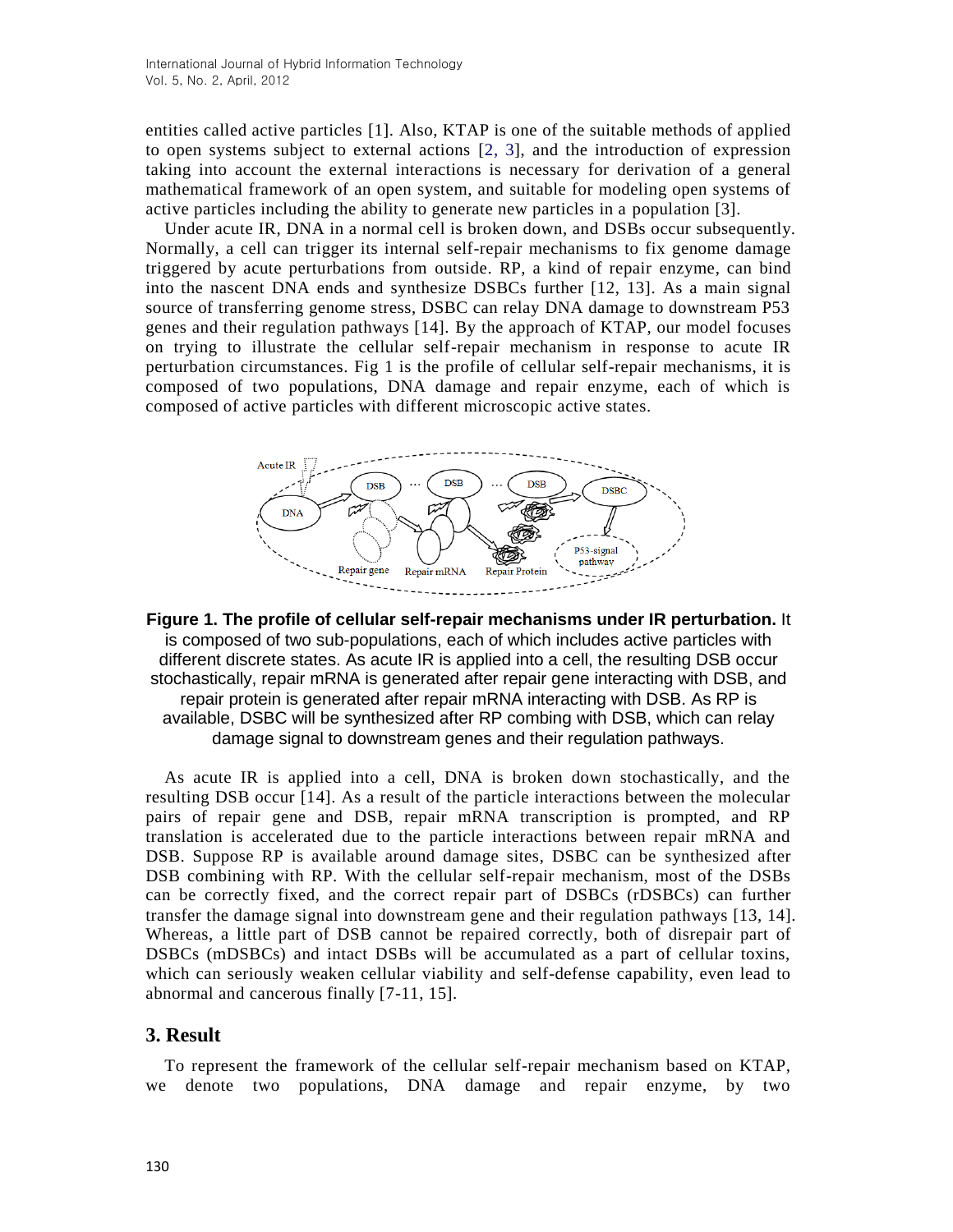sets,  $I_1^u = \{u_1^1, u_1^2, u_1^3, u_1^4\}$  and  $I_2^u = \{u_2^1, u_2^2, u_2^3\}$ , in which the elements in set  $I_1^u$  denote the active particles of DNA, DSB, rDSBC, and mDSBC, respectively, and the elements in set  $I_2^*$  denote the active particles of repair gene, repair mRNA, and RP, respectively.

#### **3.1 DSBs Generation Induced by IR**

As the first part of this model, the continuous function of acute IR, denoted as  $g^{(p)}(t)$ , is dealt as an external action applied into a single cell from outer environment. The profile of DSBs generation induced by continuous IR is shown in Fig 2. As external function of acute IR,  $g_1^{(p)}$ , is applied into a cell, DNA is stochastically broken into two pieces of DSBs, each of which is dealt as a new DNA. Therefore, the kinetics of DSB generation and DNA increasing without cellular self-repair mechanisms can be represent by the formulations as the followings:

$$
\frac{df_1^2}{dt} = c_{11}^e P_{11}^2 g_1^{(p)} f_1^1,
$$
\n(1)

$$
\frac{q_1}{dt} = k_1^{1.2} f_1^2 \,, \tag{2}
$$

where  $c_{11}^e$  is the rate of DNA interacting with the external IR action  $P_{11}^2$ ,  $k_1^{1,2}$  is the rate of DSB conversion into a new DNA.  $f_1^1$ , and  $f_1^2$  are the distribution functions of DNA and resulting DSB within a cell, respectively.



**Figure 2. The Profile of DSBs Generation Derived from DNA under Continuous IR**

In accordance with the fact the stochastic number of resulting DSBs induced by per IR dose within each time scale obeys the principle of a Poisson random distribution, whose average is proportional to the radiation dose [6-11, 13], we deal that the external proliferating transition density function  $P_{11}^2$ , and the kinetics of DSB generation process under external action function  $g_1^{(p)}$  are denoted as follows:

$$
P_{11}^2 = k_p \text{poissrnd}(a_{1R} [IR]) , \qquad (3)
$$

$$
\frac{df_1^2}{dt} = c_1^e, \, \text{poissrnd}(a_{IR}[IR]) \, f_1^1 \,, \tag{4}
$$

where [*IR*] is the strength of IR dose;  $c_{11}^e$  is the rate of DNA population interacting with the external proliferating/destructive IR perturbation;  $k_t$  is the parameter to set the number of DSBs generation within each time scale, and  $a_{IR}$  is to set the number of DSBs induced by per IR dose.

#### **3.2 Repair mRNA Transcription and RP Translation**

In the process of repair mRNA transcription and RP translation, both of the RP and DSB are dealt as dynamic variables, which means that there are limited repair proteins available around increasing damage sites. As shown in Fig 3, the dynamic processes of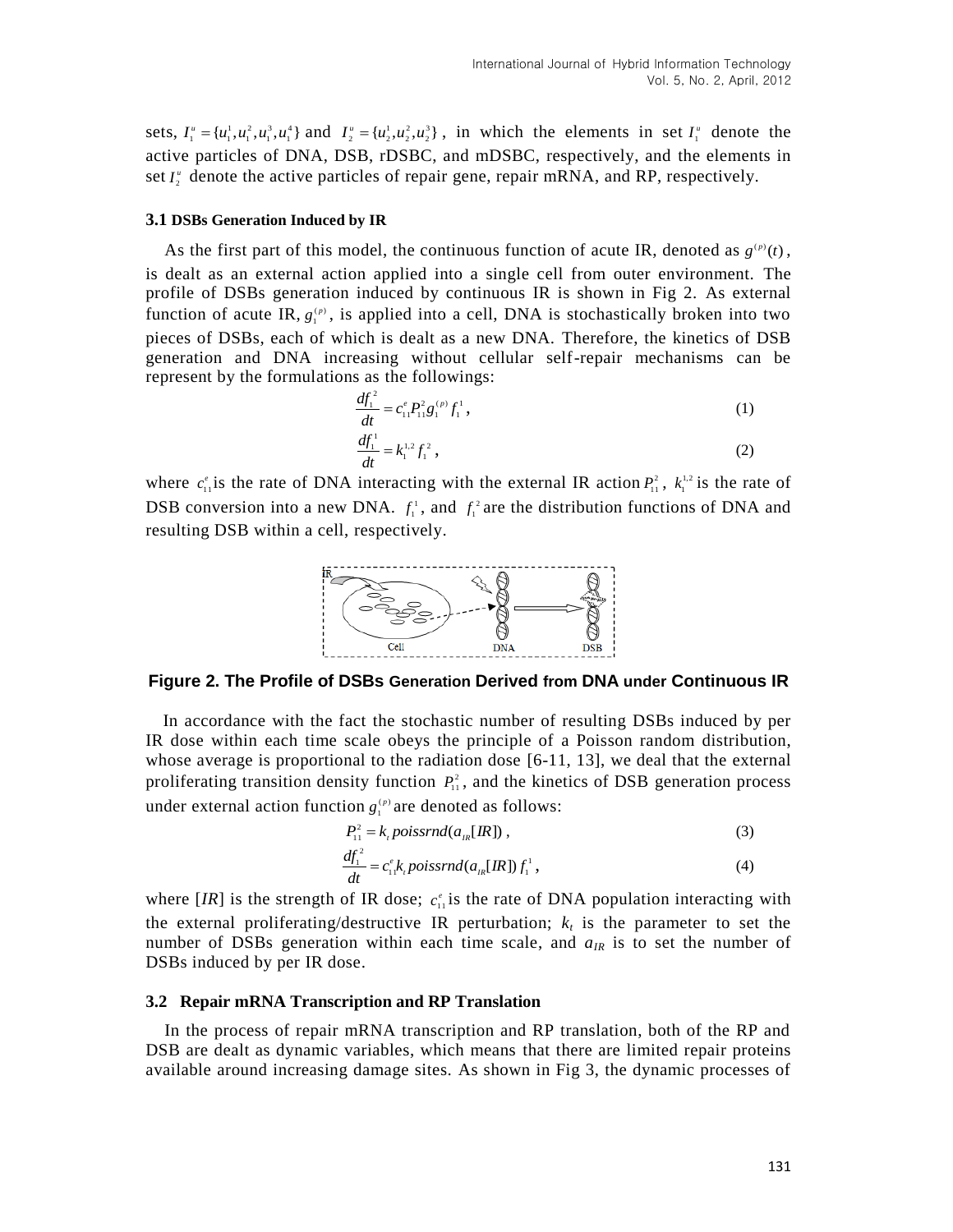repair mRNA transcription and RP translation are prompted by particle interactions between molecular pairs of DSB and repair gene, as well as DSB and repair mRNA, respectively.

The kinetics of repair mRNA transcription is accelerated by particle interactions between active molecular pairs of DSB and repair gene, and the kinetics of RP translation is prompted by particle interactions between the molecular pairs of DSB and repair mRNA. The processes of repair mRNA transcription and RP translation can be written by the following equations:



### **Figure 3. Repair mRNA and RP generation process with particle interactions between the molecular pairs of DSB and repair gene, as well as DSB and repair mRNA, respectively.**

$$
\frac{df_2^2}{dt} = s_2^{12} f_2^1 + \eta_{12}^{21} B_{12}^{21} (2) f_1^2 f_2^1 - d_2^2 f_2^2,
$$
\n(5)  
\n
$$
\frac{df_2^3}{dt} = s_2^{23} f_2^2 + \eta_{12}^{22} B_{12}^{22} (3) f_1^2 f_2^2 - d_2^3 f_2^3,
$$
\n(6)

where  $s_2^{12}$  is the basal transcription rate of repair mRNA from repair gene,  $s_2^{23}$  is the basal induction rate of repair protein from repair mRNA;  $d_2^2$  and  $d_2^3$  is the selfdegradation rates of repair mRNA and repair protein;  $f_1^1$ ,  $f_2^2$  and  $f_3^3$  are the distribution functions of repair gene, repair mRNA and repair protein, respectively;  $\eta_{12}^{21}$ , and  $\eta_{12}^{22}$  are the encounter rates of DSB with repair mRNA, as well as DSB with repair gene, respectively.  $B_{12}^{21}$ , and  $B_{12}^{22}$  are the probability densities of repair gene falling into repair mRNA, and repair mRNA falling into repair protein after interacting with DSB, respectively.

Consider the fact that RP generation is effected by the number of initial repair gene and resulting DSBs, as well as the capability of cellular damage repair mechanisms,  $\eta_{12}^{2*}$  and  $B_{12}^{2*}$ (3) can be represent by the equations as the followings:

$$
\eta_{12}^{21} = \frac{f_1^2}{f_1^2 + f_2^1},\tag{7}
$$

$$
B_{12}^{21}(2) = \frac{(T_2^1 - f_1^2) f_2^2}{(f_1^2 + f_2^1)},
$$
\n(8)

$$
\eta_{12}^{22} = \frac{f_1^2}{f_1^2 + f_2^2},\tag{9}
$$

$$
B_{12}^{22}(3) = \frac{(T_2^2 - f_1^2)f_2^3}{(f_1^2 + f_2^2)},
$$
\n(10)

where  $T_2^1$ , and  $T_2^2$  are the quantity thresholds of repair mRNA and repair protein generation, which denote that the rate of repair mRNA transcription and repair protein translation begin to decrease as the quantity of the resulting DSB overpass the capability that cellular repair mechanism can deal with maximally.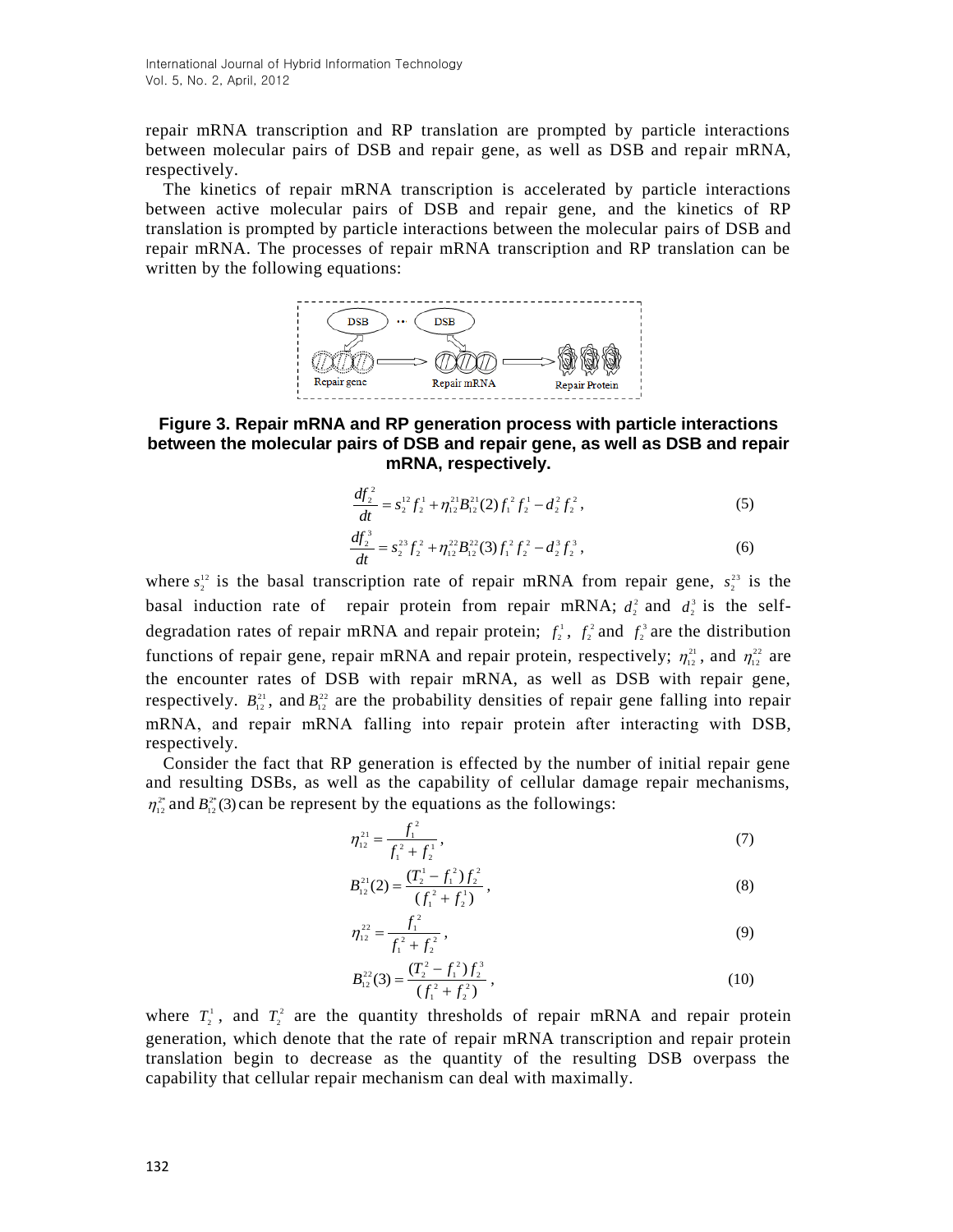#### **3.3 DSBCs Synthesis Kinetics**

The profile of DSBC synthesis process is shown in Figure 4, in which the particle interactions between the molecular pairs of DSB and RP trigger the binding of RP into the nascent DNA ends, and then synthesize into DSBC. Whereas, some DSBC being unstable state might be reversibly broken into DSB and RP again [13, 14], especially, some part of DSB can not be fixed correctly by cellular self-repair mechanism. Due to the reason that toxins, which include both mDSBC and intact DSB within a cell, can seriously weaken the cellular viability and cellular self-defense capability, mDSBC is obviously distinguished from rDSBC during DSBC synthesis process.



**Figure 4. The Profile of DSBC Synthesis and Dis-synthesis Kinetics**

Moreover, DSBC synthesis is dealt as a result of particle interactions between the molecular pairs of DSBs and RP, and the number of rDSBC is dealt as an indictor for reflecting the cellular capability of transferring damage signal. Meanwhile, the quantities of both mDSBC and intact DSB are dealt as cellular toxins within a cell. The kinetics of rDSBC and mDSBC synthesis can be denoted by the formulation respectively as the followings:

$$
\frac{df_1^3}{dt} = \sum_{i=1}^2 \sum_{j=1}^2 \eta_{21}^{32} w_j B_{(ij)21}^{32}(3) f_1^2 f_2^3 - k_1^3 f_1^3,
$$
\n(13)

$$
\frac{df_1^4}{dt} = \sum_{i=1}^2 \sum_{j=1}^2 \eta_{21}^{32} w_{ij} B_{(ij)21}^{32}(4) f_1^2 f_2^3 - k_1^4 f_1^4 , \qquad (14)
$$

where  $\eta_{21}^{32}$  is the encounter rate of RP and DSB;  $k_1^3$ , and  $k_1^4$  are the dis-synthesis rates from rDSBCs and mDSBCs into DSB and RP again, respectively;  $w_{ij}$  indicate the probability density for DSBC synthesis, and  $B_{(ij)21}^{32}$  is the rate of DSBC transfer from DSB after interaction with RP, in which the subscript *i* refers to the fast and slow repair kinetics, and *j* refers to the first and second order process, respectively. In addition, we can derive the following equations:

$$
\eta_{21}^{32} = \frac{f_1^2}{f_1^2 + f_2^3},\tag{15}
$$

$$
\sum_{i=1}^{2} \sum_{j=1}^{2} w_{ij} = 1, \qquad (16)
$$

$$
\sum_{i=1}^{2} \sum_{j=1}^{2} (B_{(ij)21}^{32}(3) + B_{(ij)21}^{32}(4)) = 1.
$$
 (17)

### **3. Conclusion**

By using the KTAP framework, a mathematical model of cellular self-repair mechanism is proposed under IR perturbations. The kinetics of DSB generation, repair